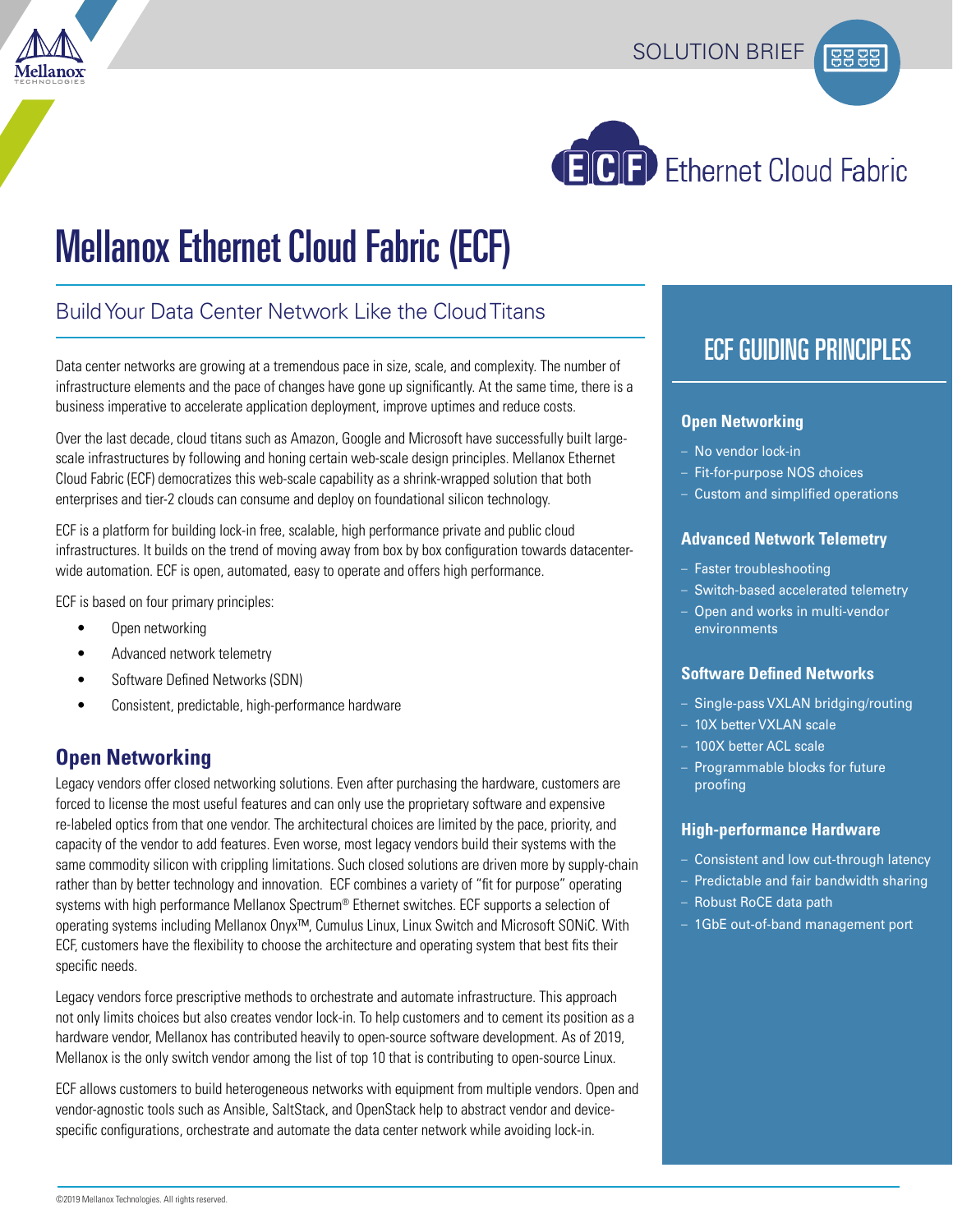## **Advanced Network Telemetry**

llanox

Cloud titans have dramatically improved their network uptimes and improved resource utilization by leveraging advanced network telemetry. Traditional network monitoring approaches like SNMP polling, sFlow sampling, and streaming telemetry, use a centralized collector for telemetry data storage and problem identification. As data speeds increase, these traditional approaches present a growing challenge to the transportation, processing, and storage of telemetry data. Even a small network can generate petabytes of data per day. Some networks use powerful server clusters to cope with collecting and analyzing the data. Even with this expensive infrastructure, it is hard to pinpoint the root cause of problems without the appropriate network context.

The difficulty with commodity Ethernet switches is that they are unable to provide the critical telemetry data needed for root cause problem identification and issue resolution. This forces operators to process massive amounts of telemetry data centrally, creating an artificial bottleneck to problem resolution.

With What Just Happened (WJH)™ telemetry, Mellanox Spectrum Ethernet switches provide rich, contextual and actionable insights on a variety of topics including Layer-1 through Layer-4, ACLs and buffer occupancy. A WJH™ agent collects events and visibility insights locally from Mellanox Spectrum Ethernet switches to provide instant answers to when, what, why, who and where – critical questions in problem solving. WJH is available on every Mellanox Spectrum platform running any network operating system (NOS) including Mellanox Onyx, Cumulus Linux, Linux Switch and Sonic. WJH can be integrated and extended with both third party and open-source tools.

With WJH, traffic inspection, filtering, and issue identification are performed by the switch platform where the network context is readily available. As a result, only issue-relevant data is streamed out. For example, when packets are dropped, WJH implements the appropriate drop counter as well as captures the relevant header data from the packet, for more thorough analysis. WJH also helps network operators by dramatically reducing mean time to innocence (MTTI) or issue resolution. Additionally, WJH provides insights to help improve resource utilization and capacity planning.



## **Software Defined Networks**

Software-defined networks are revolutionizing modern data centers with the promise of dynamically changing the underlying fabric that connects servers and storage, containers and virtual machines. Software-defined networking demands agility and programmability from the underlying physical infrastructure. Some vendors have taken the "large hammer" approach by building switching platforms that are completely programmable. They have thrown-out dedicated hardware functions that have been perfected over years of evolutionary improvements, with the downside that even well-understood traditional network functions need to be programmed into these systems. Such platforms trade performance for programmability. They support radical programmability by substantially reducing the packets rate and throughput of the switch.

Mellanox FlexFlow packet processing technology provides high performance without compromising programmability and flexibility. The FlexFlowbased pipeline is comprised of optimized functional blocks that are streamlined in hardware to deliver the highest performing traditional functionality, and programmable blocks that provide a flexible packet processing capability. With this hybrid pipeline approach, there are no mandatory/static packet lookups. Advanced users can customize the lookups as needed. Traditional packet flows are optimized for low latency by performing only those lookups that are pertinent to that flow.

With Mellanox FlexFlow, the Spectrum family of switches delivers the highest performance at scale and at the same time supports programmability. Spectrum switches have comprehensive support for VXLAN overlays including single pass VXLAN routing and bridging, as well as centralized VXLAN routing for brownfield environments. The Spectrum hardware pipeline also supports other overlay protocols including VXLAN, VXLAN-GPE, MPLS-over-GRE/UDP, NSH, NVGRE and MPLS/IPv6-based segment routing. The desired network virtualization capabilities can be enabled with the fit-for-purpose operating system.

## **Consistent, Predictable, High-performance Hardware**

Modern data center infrastructures comprise of a myriad of high-performance storage and compute endpoints. All-flash storage arrays, multicore virtualized servers, and GPUs are pushing performance to new highs. The data center network is the critical portion of the infrastructure that interconnects these high-performance endpoints.

Mellanox Spectrum Ethernet switches, with their best-in-class buffer architecture, support a robust high-throughput data path. Spectrum switches not only provide high-performance interconnections but also share bandwidth resources fairly across competing ports and traffic flows. Spectrum switches implement smart and standards based congestion management mechanisms which help streamline RDMA over Converged Ethernet (RoCE) traffic that powers NVMe over Fabrics (NVMe-oF) storage and Machine Learning applications.